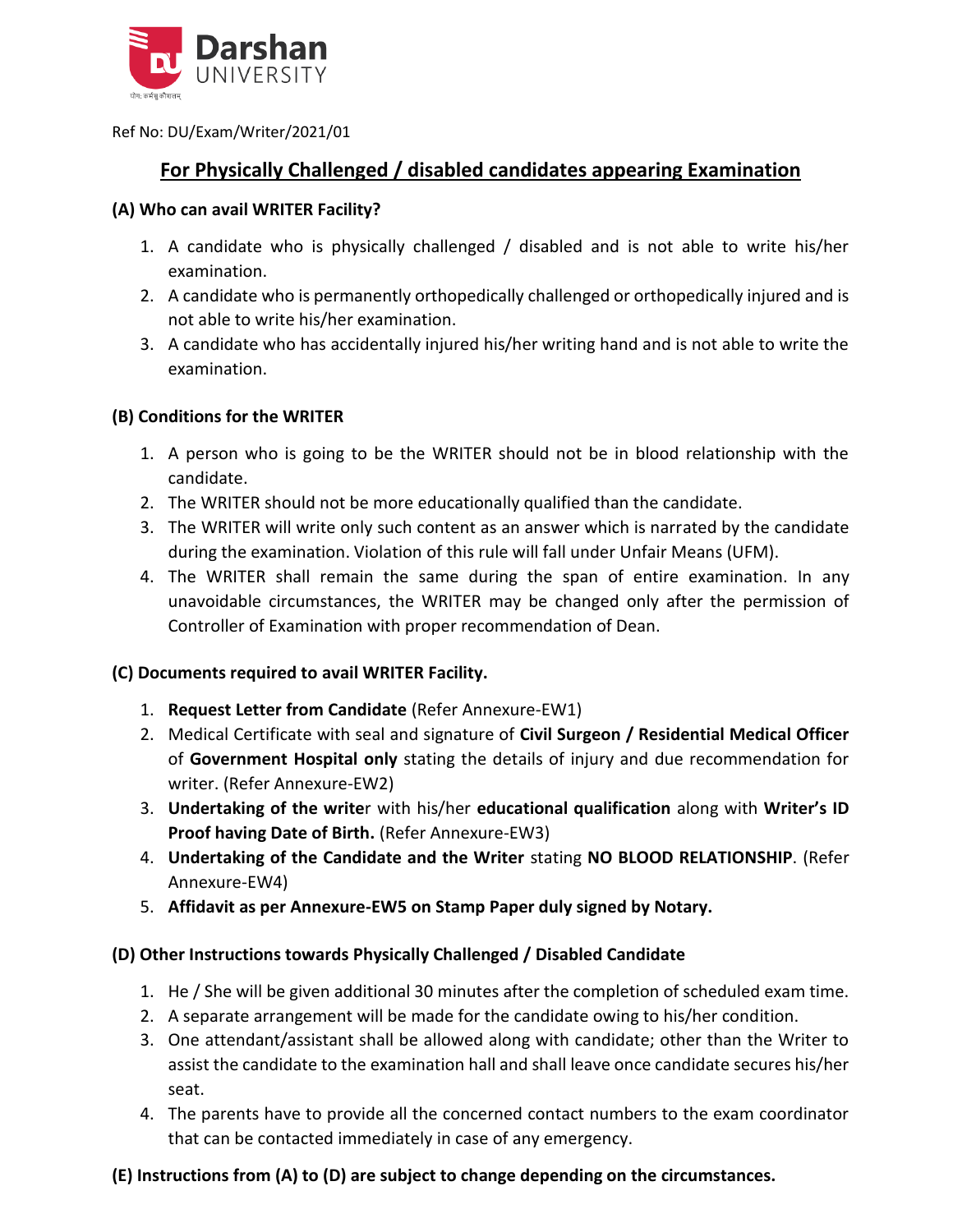

#### **Sub: Student Request Letter for permitting WRITER during his/her examination**

To, Controller of Examination, Darshan University, Rajkot



Respected Sir,

I request you to allow the **WRITER** to write the examination on behalf of me. The reason for this request is mentioned below. I am aware of all the conditions of the WRITER as well as examinations. I know that violation of any of the rules will fall under Unfair Means (UFM).

|                           | Department: _________________________  |
|---------------------------|----------------------------------------|
| Semester:                 | Mobile No.: __________________________ |
| <b>Reason for Writer:</b> |                                        |
|                           |                                        |

**I hereby attach Student ID Card for your reference. (Attach Xerox Copy of University ID Card)**

**Thanking you,**

**Date: \_\_\_\_\_\_\_\_\_\_\_\_\_\_**

**\_\_\_\_\_\_\_\_\_\_\_\_\_\_ \_\_\_\_\_\_\_\_\_\_\_\_\_\_\_\_\_ \_\_\_\_\_\_\_\_\_\_\_\_\_\_\_\_\_\_**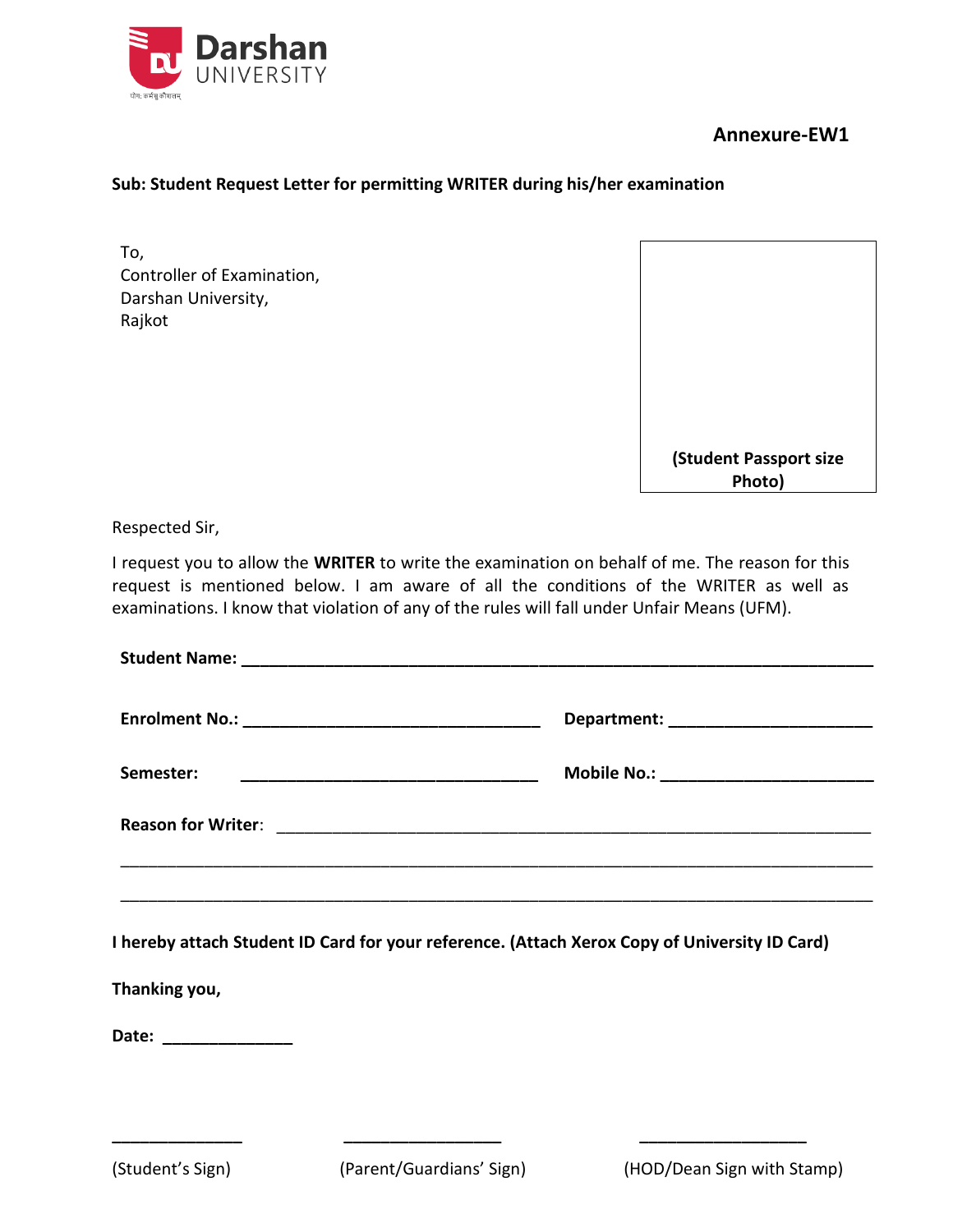

## **Sub: Medical Certificate (Issued by Civil Surgeon / Residential Medical Office of Govt. Hospital)**

To,

Controller of Examination,

Darshan University,

Rajkot

Dear Sir,

This is to certify that \_\_\_\_\_\_\_\_\_\_\_\_\_\_\_\_\_\_\_\_\_\_\_\_\_\_\_\_\_\_\_\_\_\_\_\_\_\_\_\_\_\_\_\_\_\_\_\_\_\_\_\_\_\_\_

has been observed by me and is under my treatment for the reason mentioned below. I confirm that he/she is not in a position to write the examination on his/her own. Thus, I recommend a WRITER for him/her to appear in the End Semester Examinations.

## **Medical Examination Report / Reason for recommending WRITER:**

| Thanking you,         |  |
|-----------------------|--|
| Date: _______________ |  |
|                       |  |
| <b>Designation</b>    |  |

**Sign & Stamp of Doctor :**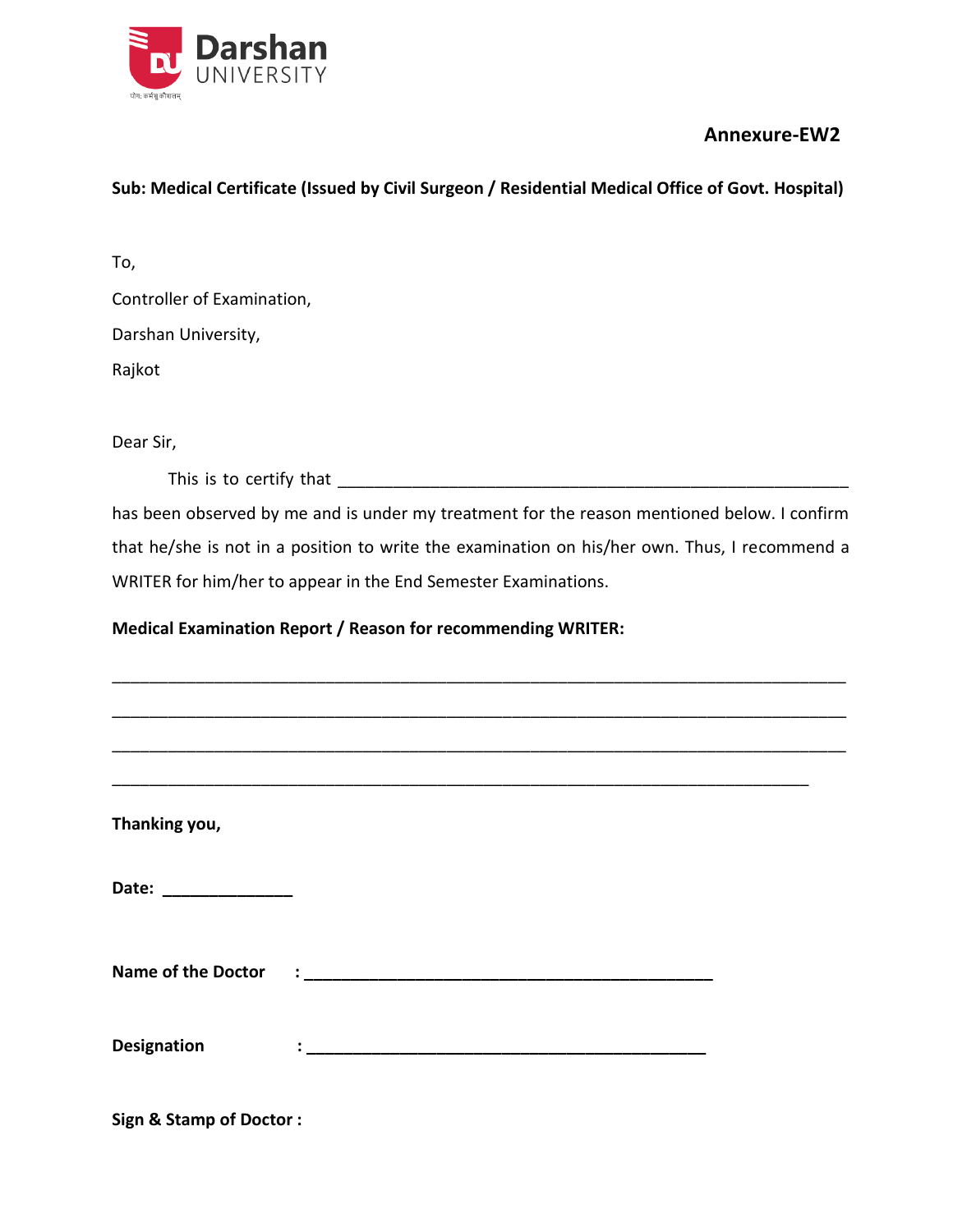

#### **Sub: WRITER's Undertaking**

To, Controller of Examination, Darshan University, Rajkot

**(Writer's Passport size Photo)**

Respected Sir,

I wish to act as a **WRITER** to write the examination of \_\_\_\_\_\_\_\_\_\_\_\_\_\_\_\_\_\_\_\_\_\_\_\_\_\_\_\_\_\_\_\_\_\_. I am aware of all the conditions of the **WRITER,** and I will only write the narrated content in the exam. I know that violation of any of the rules will fall under Unfair Means (UFM) or any judicial actions.

| (Attach WRITER's Xerox Copy of Photo ID Proof having Date of Birth) |  |
|---------------------------------------------------------------------|--|
| Thanking you,                                                       |  |
| Date: _______________                                               |  |
|                                                                     |  |
|                                                                     |  |

**\_\_\_\_\_\_\_\_\_\_\_\_\_\_ \_\_\_\_\_\_\_\_\_\_\_\_\_\_\_\_\_ \_\_\_\_\_\_\_\_\_\_\_\_\_\_\_\_\_**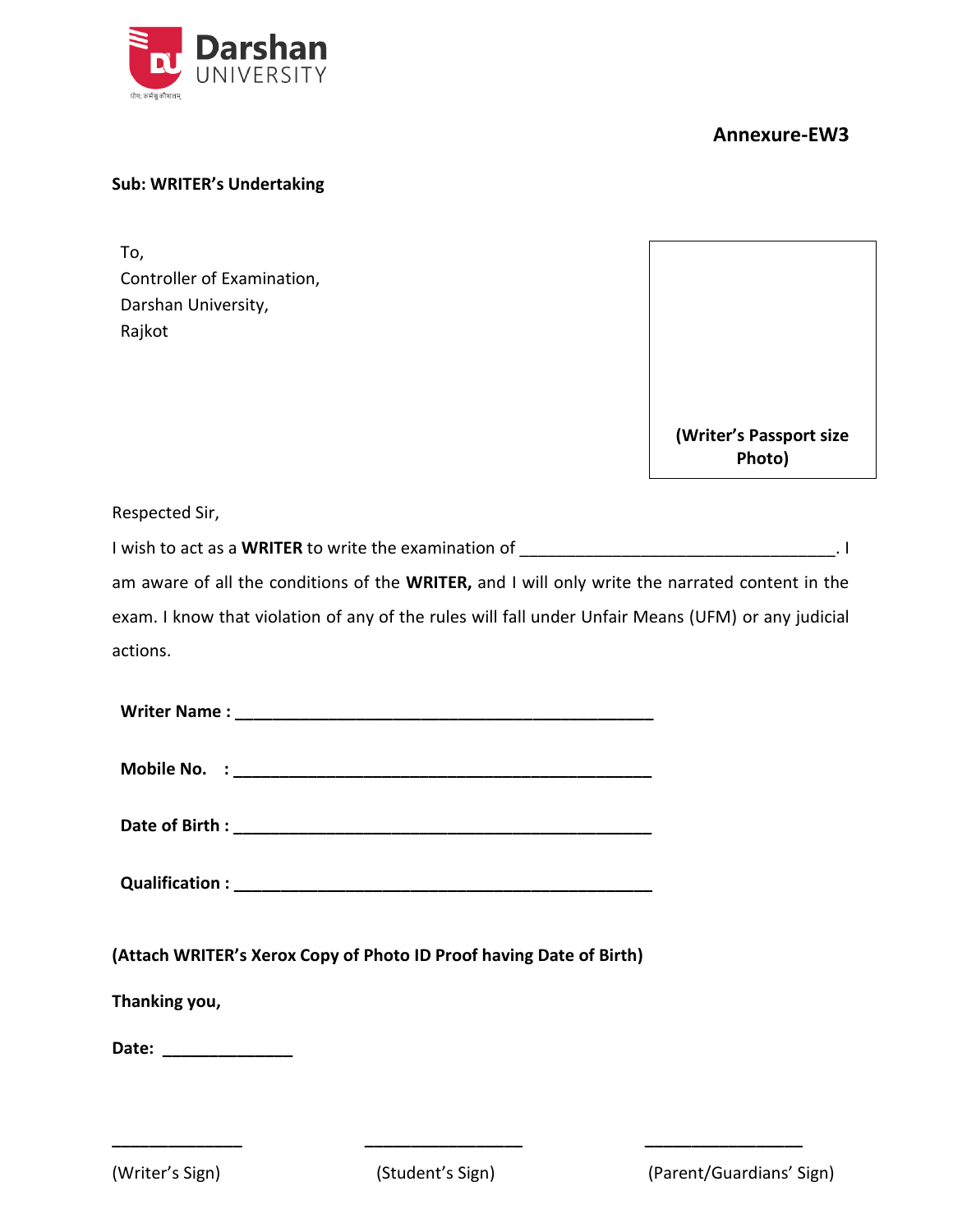



To,

Controller of Examination,

Darshan University,

Rajkot

Respected Sir,

| (the student) and<br>We,                                                                           |  |
|----------------------------------------------------------------------------------------------------|--|
| (the writer), assure that we and our                                                               |  |
| families do not share any blood relationships. We are aware of the University Examination and      |  |
| WRITER's Norms and shall fall under any Administrative or Judicial actions subject to violation of |  |

**\_\_\_\_\_\_\_\_\_\_\_\_\_\_ \_\_\_\_\_\_\_\_\_\_\_\_\_\_\_\_\_**

any of the rules.

**Thanking you,**

**Date: \_\_\_\_\_\_\_\_\_\_\_\_\_**

(Student's Sign) (Writer's Sign)